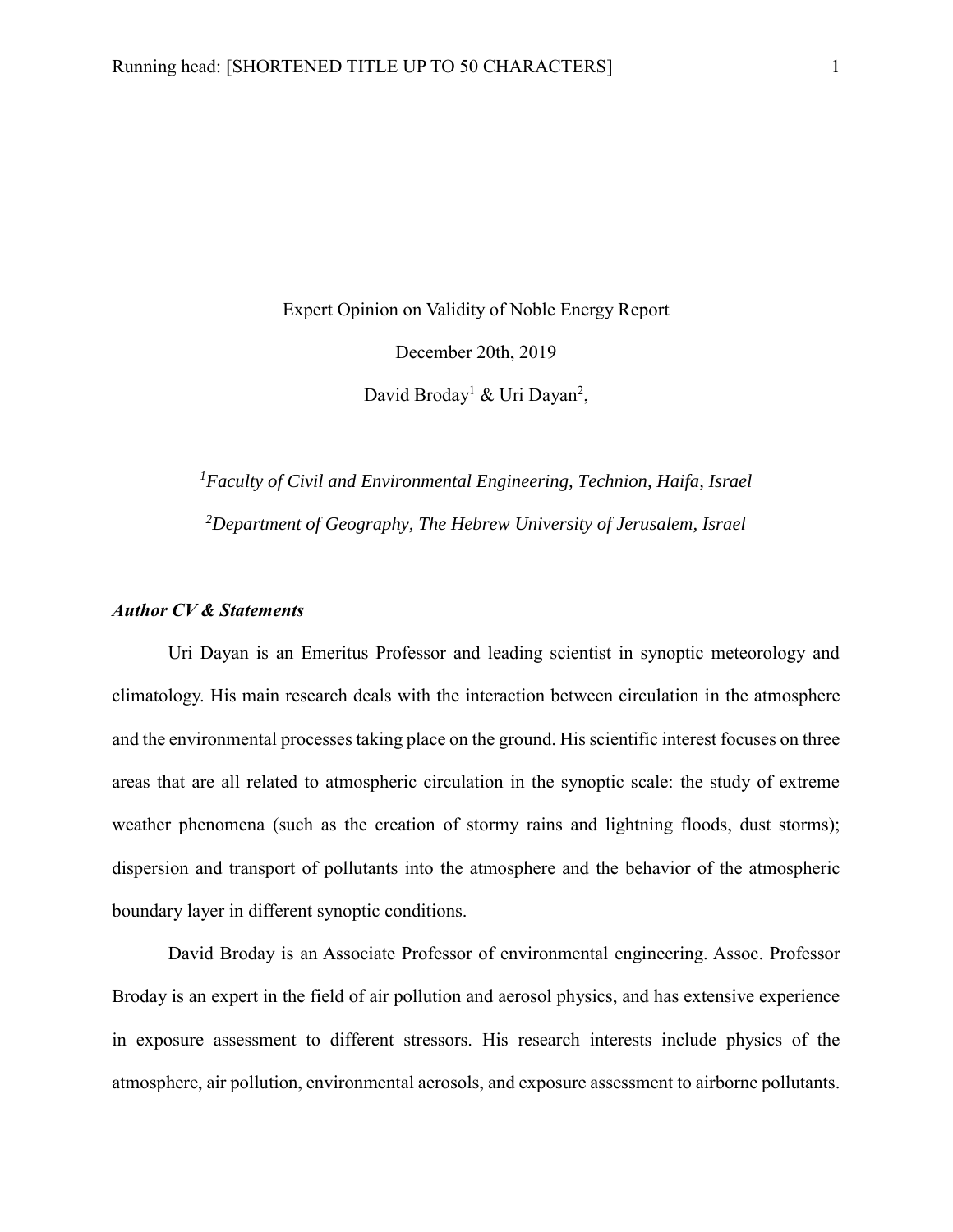To study these topics, he commonly uses enviroinformatics tools, sensor arrays, transport and dispersion models, and GIS-based models for exposure estimation.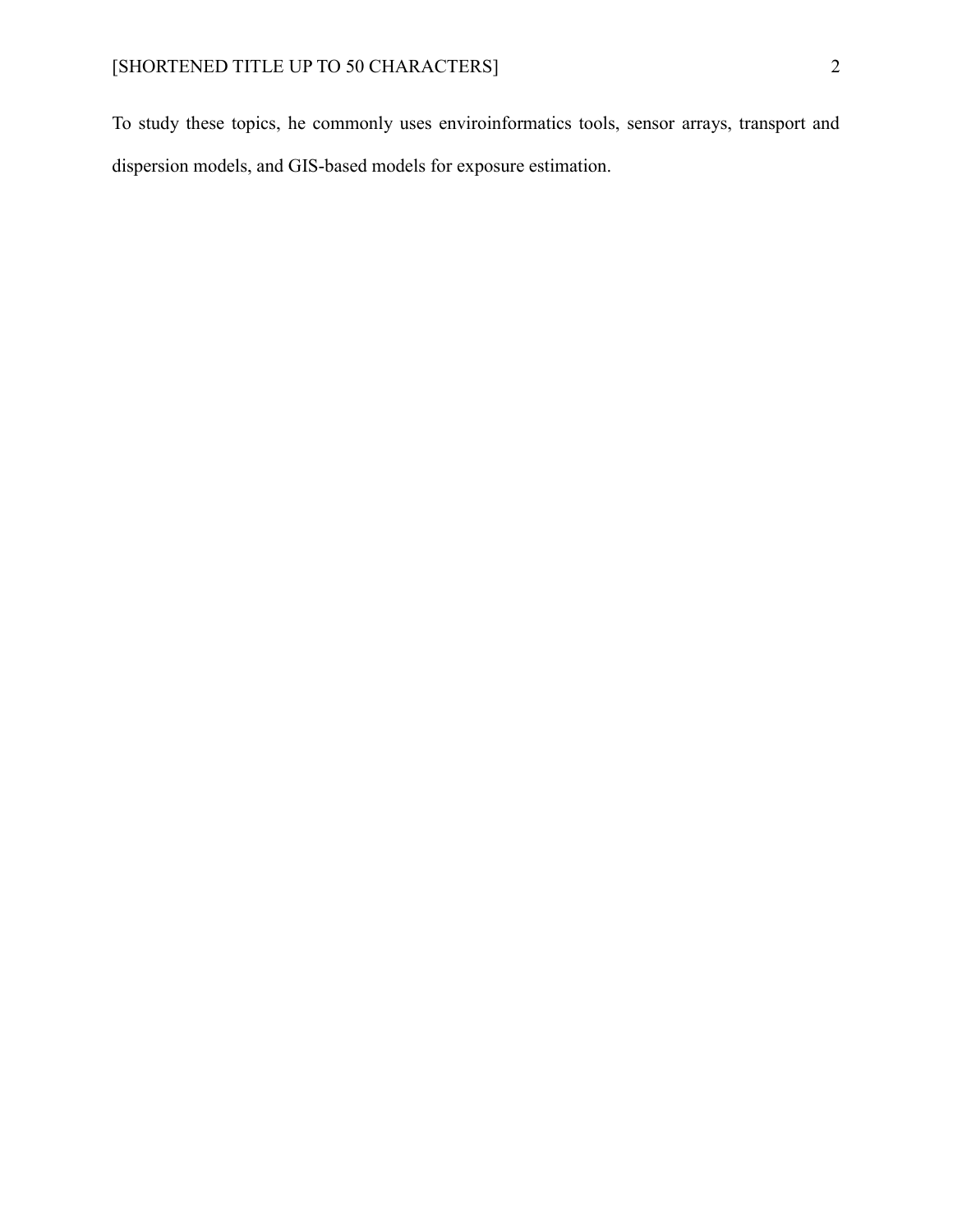### **Abstract**

A number of problems are described in the preparation of the environmental impact assessment prepared by Noble Energy contractors to quantify atmospheric concentrations of benzene on the Carmel coast in the vicinity of the Leviathan gas processing platform during the system commissioning. We detail specific procedural shortcomings, oversights and invalid assumptions made in the preparation of this report.

#### **Background**

The Leviathan offshore gas processing platform has received from the MoEP an emission permit for routine operations. Conspicuous in its absence from this emission permit is any categorical approval of emissions in general and emissions of benzene in particular during the commissioning process which is currently underway. The said emission quantities, according to Noble Energy's own admission, will be larger than those approved for release during the first 2.5 years of operation, but will be released in two events lasting only 8 hours each. The operator, who presumably belatedly recognized this oversight has recently released a report titled

#### אסדת לוויתן - בחינת ריכוזי בנזן מרביים בסביבה בתקופת ההרצה

which is the primary topic of this expert opinion. The objective of the said report is nominally to predict atmospheric benzene pollutant levels at coastal receptor locations resulting from emissions emanating from the platform during the commissioning events. The report only addresses averaged concentrations over a period of 24 hours, since the only relevant Israeli environmental standard for benzene is a daily one. The shortcomings of the Moshel report will be highlighted in the following sections.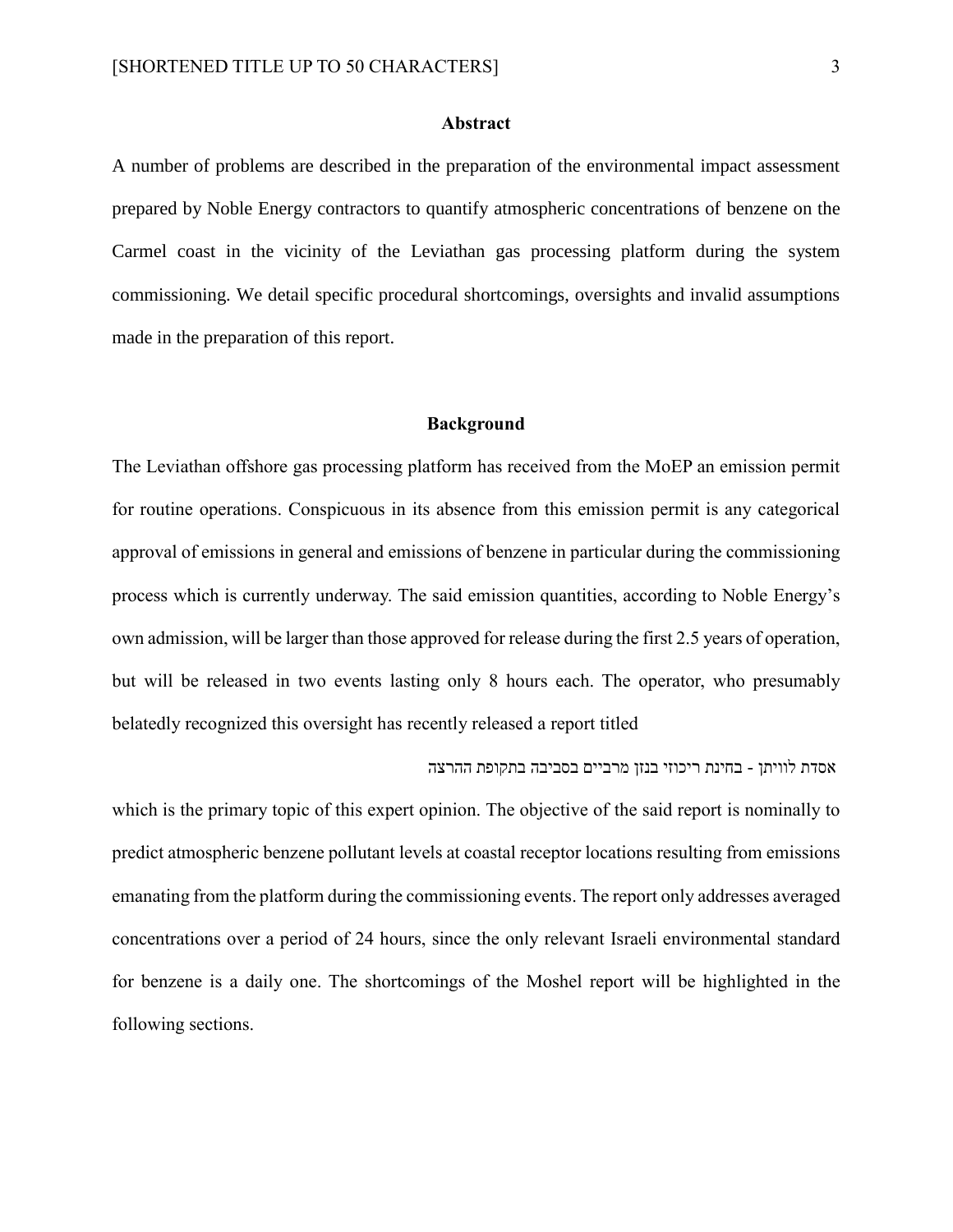# **Non-physical Results**

The only reference to the simulation results in the report is the statement that the maximum daily concentration resultant in the simulations was  $0.135 \mu g/m^3$  which is 3.46% of the Israeli standard – a daily average concentration of 3.9  $\mu$ g/m<sup>3</sup>. However, there is an isopleth map of the maximum daily average benzene concentrations, shown in [Figure 1](#page-3-0) below. In this map, the highest concentration of 0.135  $\mu$ g/m<sup>3</sup> is indeed at the coast but with all the concentrations at sea in the vicinity of the platform significantly lower than this value. This is highly non-physical outcome and requires explanation and/or further investigation.



<span id="page-3-0"></span>*Figure 1: Isopleth benzene concentration map from Moshel report.*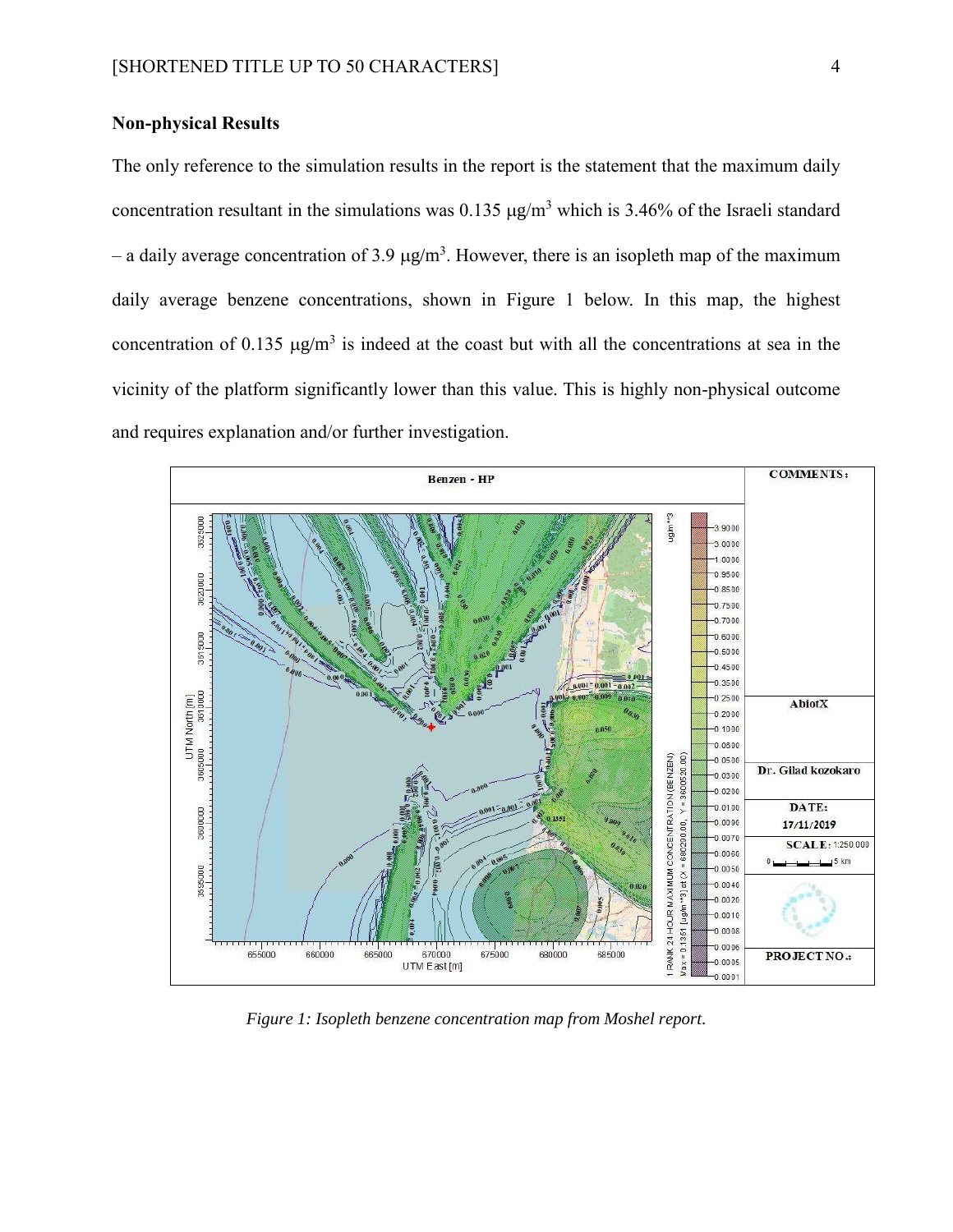### **Benzene to NMVOC ratio**

The rate of benzene release simulated by Moshel was 2.64 g/s, which is equivalent to 76 kg in 8 hours. According to Noble Energy press release, the amount of NMVOC released will be 24000 kg. So the benzene to NMVOC ratio that Moshel simulated was  $76/24000 = 0.32\%$ . This is a factor of 3.2 higher than the asserted ratio by Noble Energy in all prior releases regarding the Leviathan anticipated emissions, based on the condensate composition. The MoEP had previously asserted that a x10 safety factor had been required by the MoEP during previous simulation rounds, on top of the asserted benzene to NMVOC ratio of 0.1% proclaimed by Noble Energy as the benzene ratio in the condensate. So it appears that Moshel has reduced this safety factor from 10, to 3.2, ignoring the recommendation (demand?) of the MoEP.

#### **Unrealistic Temporal Emission Profile**

The assumption in the Moshel emission model was that the vented gases will be released in a uniform fashion, i.e. evenly distributed over the 8 hours period of the vent. However, according to information released by the MoEP and Noble Energy, the gas will not arrive for at least 2-3 hours and then the emission rate will slowly rise over 5 hour period as the well gas reaches the platform, and will reach its peak when the  $N_2$  concentration reaches 5% at which time the flare will presumably be ignited. The emission temporal profile will therefore be quite different to that simulated by Moshel. A comparison of the Moshel profile with a more realistic profile is shown in [Figure 2.](#page-5-0) This highly non-uniform emission profile may result in higher coastal concentrations, not simulated by Moshel. We estimate that the highest temporal emission can be up to 5-6 times higher than the uniform value used by Moshel. As the estimated ambient concentration are roughly linearly dependent on the emission rate, the maximum concentration may be 5-6 times higher than that reported by Moshel. Adding to this the background benzene levels measured in November 2019 in the area, the ambient benzene levels may reach a maximum value of about 1.4  $\mu$ g/m<sup>3</sup>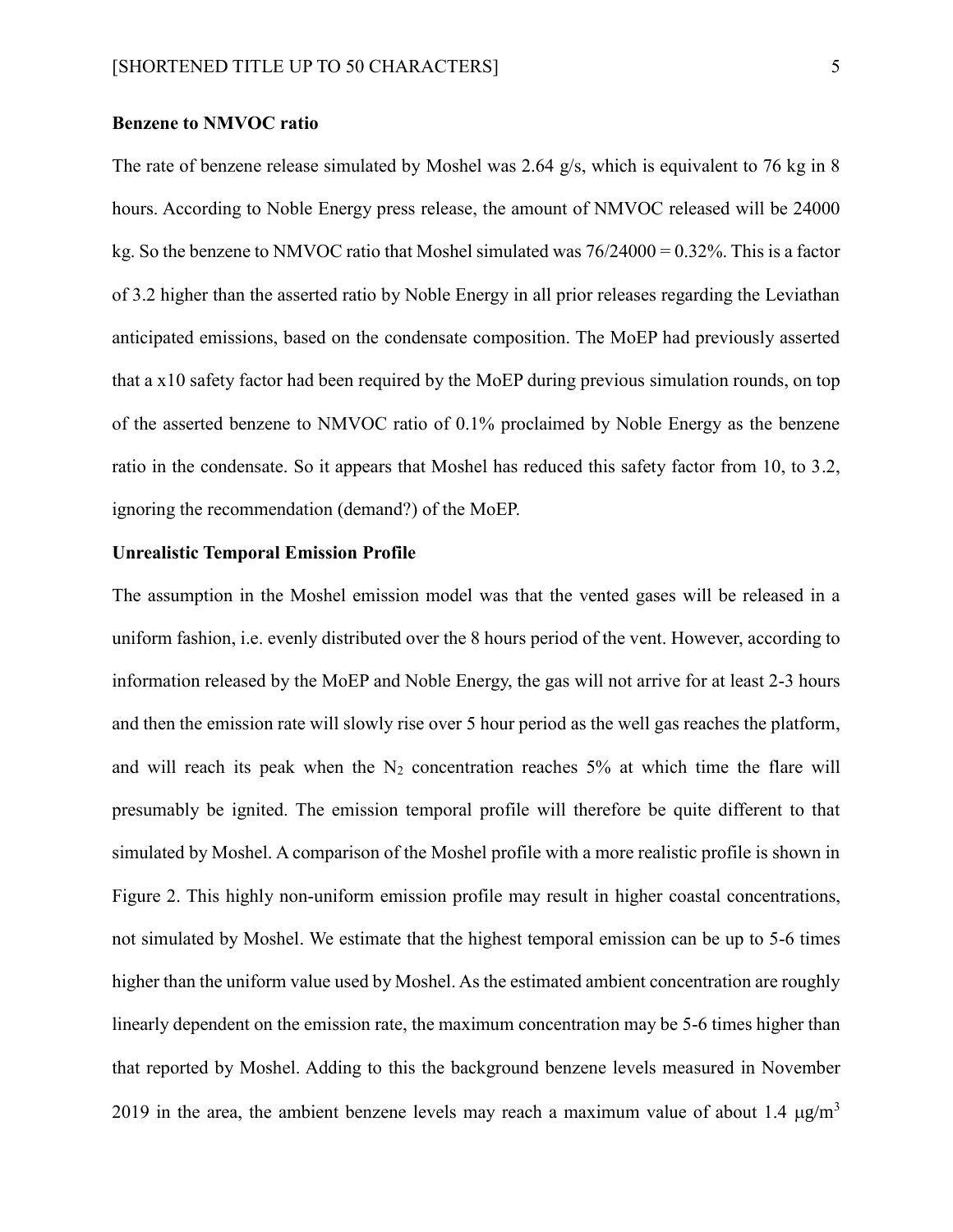which is  $\sim$ 36% of the Israeli daily standard – about 10 times higher than reported in Mosel report (all these figures do not account for the x10 MoEP "safety factor", which of course will increase them by 10 fold).



<span id="page-5-0"></span>*Figure 2: Temporal emission profile simulated by Moshel compared with a realistic emission profile as described by Noble Energy and the MoEP. The orange curve is a realistic emission profile including the safety factor as defined by the MoEP.* 

## **Lack of atmospheric dispersion model features**

In a recent peer reviewed publication<sup>i</sup> we described three important atmospheric phenomena: fumigation, downwash and cold pools. While the first is unlikely to occur during winter months, the second is likely to occur all year round and the third is particularly likely during winter months. No indication is given that any of these phenomena were given consideration. In particular, the phenomena of cold pools can result in accumulation of pollutants in the shallow surface layer above the land (e.g. the Sharon-Carmel plains opposite the Leviathan platform). The Moshel report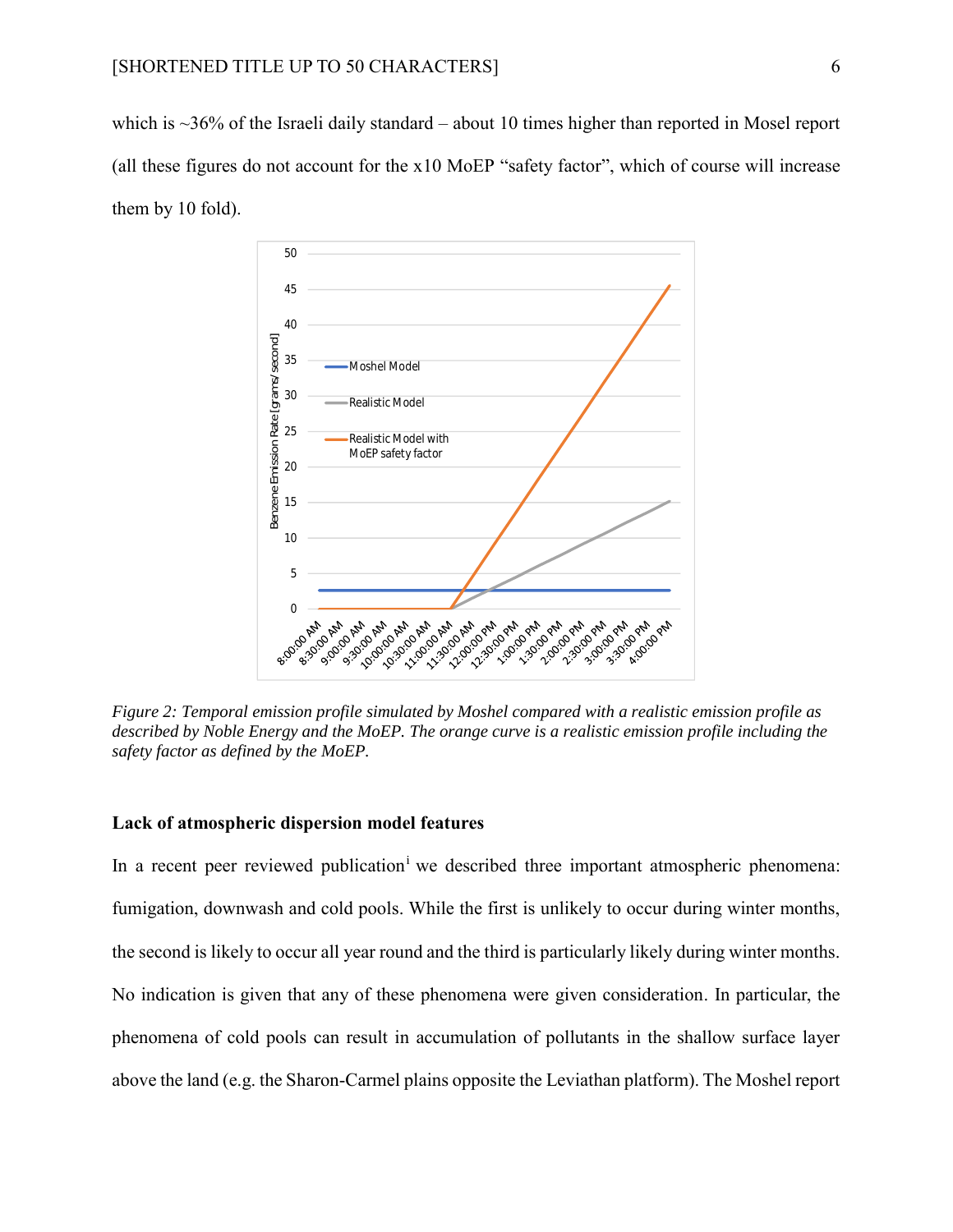indicates that all simulations were performed for a starting time of 8 am with emissions continuing only to 4 pm. Therefore, cold pooling will not be represented in the results of the simulation as it is predominantly an early morning phenomenon. Substantial uncertainty remains as to the exact time of the emissions and in another announcement it was stated that the procedure will begin at 2 am with emissions beginning several hours later.

## **Other pollutants not modelled**

In addition to the benzene modeled by Moshel, a number of additional pollutants are likely to be present in the 24 tons of NMVOC which is asserted to be released. These includes ethyl benzene (possibly carcinogenic), toluene and xylene which are likely to be present in the released gases at higher concentrations than that of benzene.

#### **Conclusions**

The Moshel report on the commissioning cold vents from the Leviathan platform include procedural shortcomings, oversights and questionable assumptions, any of which could significantly alter its results and conclusions. The precautionary principle ii demands that conservative assumptions should prevail in the performance of such models, which was definitively not the case in this report.

Prof. David Broday Prof. Uri Dayan

David Broday



<sup>i</sup> Broday et. al, *Emissions from gas processing platforms to the atmosphere-case studies versus benchmarks*, Environmental Impact Assessment Review Volume 80, January 2020, 106313.

ii Kriebel D., et al., *The Precautionary Principle in Environmental Science*, Environmental Health Perspectives VOLUME 109 | NUMBER 9 | (2001).